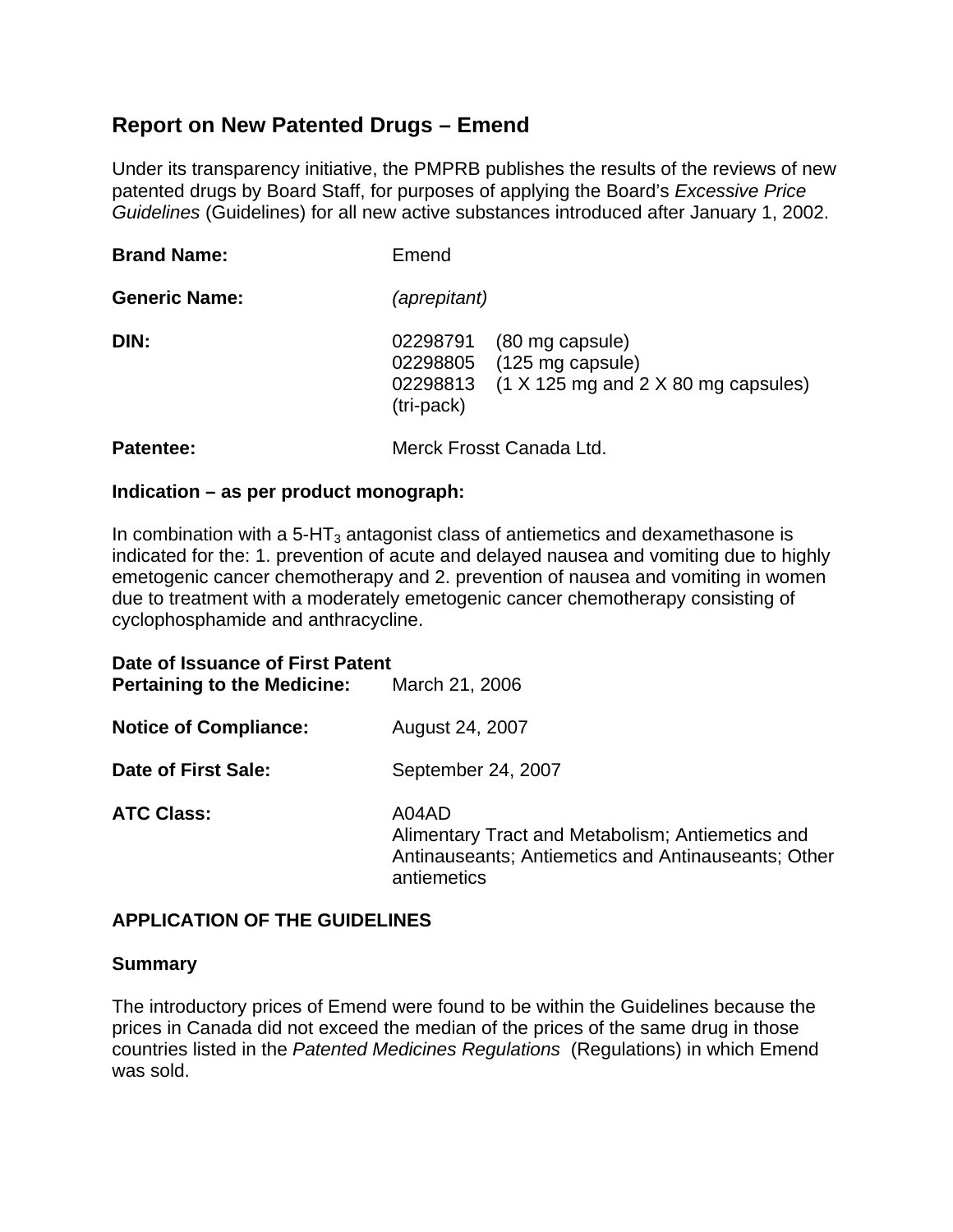# **Scientific Review**

Emend is a new active substance and the PMPRB's Human Drug Advisory Panel (HDAP) recommended that Emend be reviewed as a category 3 new medicine (provides moderate, little or no therapeutic advantage over comparable existing medicines).

The Therapeutic Class Comparison (TCC) test of the Guidelines provides that the price of a category 3 new medicine cannot exceed the prices of other comparable drugs that treat the same disease or condition. Comparators are generally selected from among existing drug products in the same  $4<sup>th</sup>$  level of the World Health Organization (WHO) Anatomical Therapeutic Chemical (ATC) classification system that are clinically equivalent in addressing the approved indication. See the PMPRB's *Compendium of Guidelines, Policies and Procedures* for a more complete description of the Guidelines and the policies on TCCs.

The HDAP did not recommend any comparators for the conduct of a TCC test.

# **Price Review**

Under the Guidelines, the introductory price of a category 3 new drug product will be presumed to be excessive if it exceeds the price of all the comparable drug products based on a TCC test or if it exceeds the prices of the same medicine sold in the seven countries listed in the Regulations.

The Guidelines further state that when it is inappropriate or impossible to conduct a TCC test, Board Staff will give primary weight to the median of the international prices identified in an International Price Comparison (IPC) test. See the PMPRB's *Compendium of Guidelines, Policies and Procedures* for a more complete description of the Guidelines.

It was not possible to conduct a TCC test as the HDAP did not identify any comparator drug products. At introduction, the prices of Emend were within the Guidelines as they did not exceed the median of the international prices identified in an IPC test as shown in the tables below.

| Emend on my capsule       |                                    |  |
|---------------------------|------------------------------------|--|
| <b>Country and Median</b> | <b>Price (in Canadian dollars)</b> |  |
| Canada                    | \$30.1800                          |  |
| France                    | \$31.3732                          |  |
| Germany                   | \$31.2314                          |  |
| Italy                     |                                    |  |
| Sweden                    | \$32.1146                          |  |
| Switzerland               |                                    |  |
| United Kingdom            | \$33.4849                          |  |
| <b>United States</b>      | \$98.2475                          |  |
| Median                    | \$32.1146                          |  |

### **Introductory Period (September to December 2007) Emend 80 mg capsule**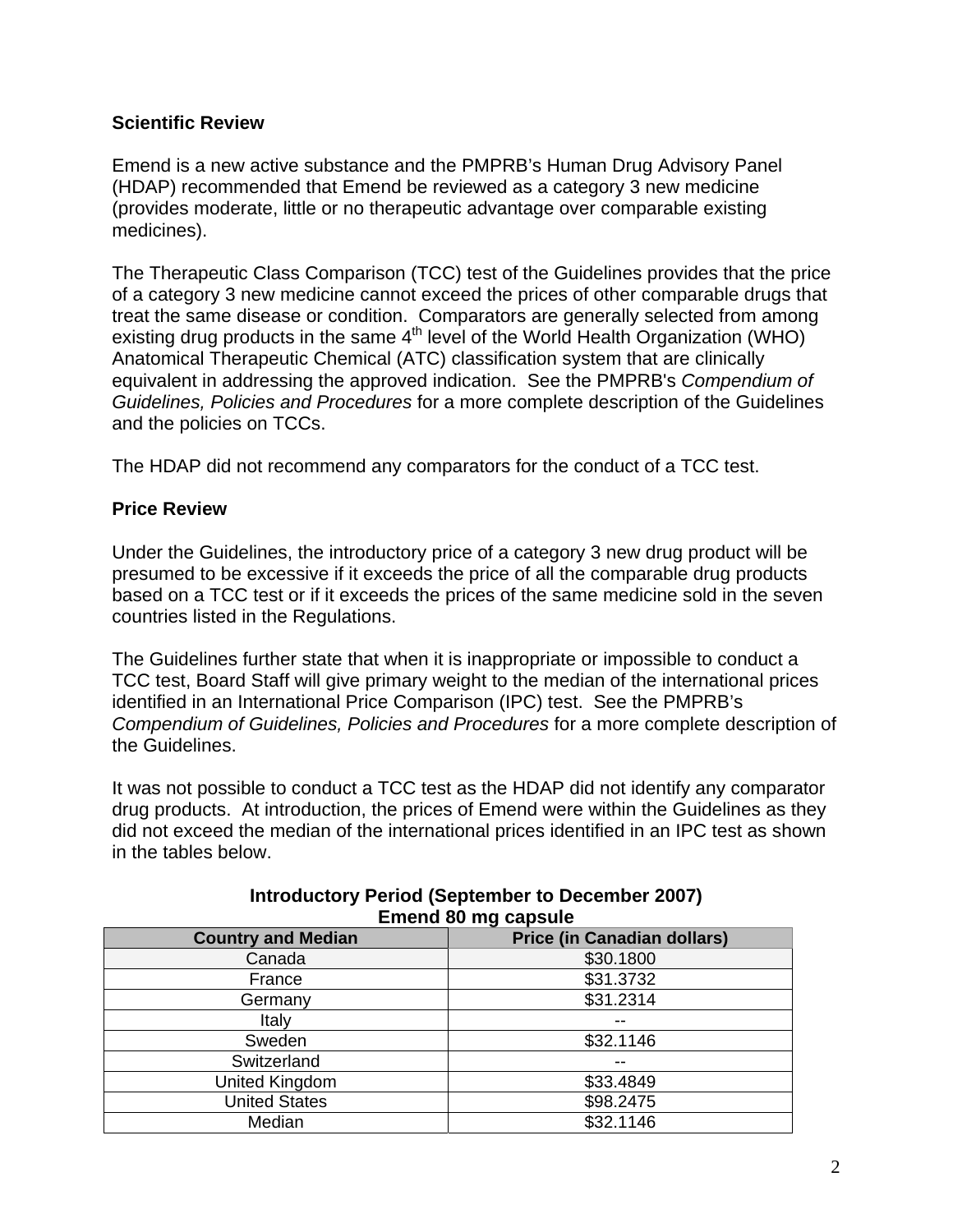| <b>Country and Median</b> | <b>Price (in Canadian dollars)</b> |
|---------------------------|------------------------------------|
| Canada                    | \$30.1800                          |
| France                    | \$18.8134                          |
| Germany                   | \$30.3121                          |
| Italy                     |                                    |
| Sweden                    | \$30.7438                          |
| Switzerland               |                                    |
| United Kingdom            | \$33.4864                          |
| <b>United States</b>      | \$121.4452                         |
| Median                    | \$30.7438                          |

### **Emend 125 mg capsule**

#### **Emend 80 mg and 125 mg capsules (tri-pack)**

| <b>Country and Median</b> | <b>Price (in Canadian dollars)</b> |
|---------------------------|------------------------------------|
| Canada                    | \$30.1800                          |
| France                    | \$31.2503                          |
| Germany                   | \$31.6880                          |
| Italy                     | \$27.8822                          |
| Sweden                    | \$29.7112                          |
| Switzerland               | \$30.0902                          |
| United Kingdom            | \$33.4874                          |
| <b>United States</b>      | \$107.5926                         |
| Median                    | \$31.2503                          |

Source: Publicly available prices as per the Regulations

*The publication of the Summary Reports is part of the PMPRB's commitment to make its price review more transparent.* 

*Where comparators and dosage regimens are referred to in the Summary Reports, they have been selected by the HDAP for the purpose of carrying out the PMPRB's regulatory mandate, which is to review the prices of patented medicines sold in Canada to ensure that such prices are not excessive.* 

*The PMPRB reserves the right to exclude from the therapeutic class comparison list any drug if it has reason to believe it is being sold at an excessive price.* 

*In its Summary Reports, the PMPRB will also refer to the publicly available prices of comparators provided such prices are not more than 10% above a nonexcessive price in which case no price will be made available. As a result, the publication of these prices is for information purposes only and should not be relied upon as being considered within the Guidelines.* 

*The information contained in the PMPRB's Summary Reports should not be relied upon for any purpose other than stated and is not to be interpreted as an endorsement, recommendation or approval of any drug nor is it intended to be relied upon as a substitute for seeking appropriate advice from a qualified health care practitioner.*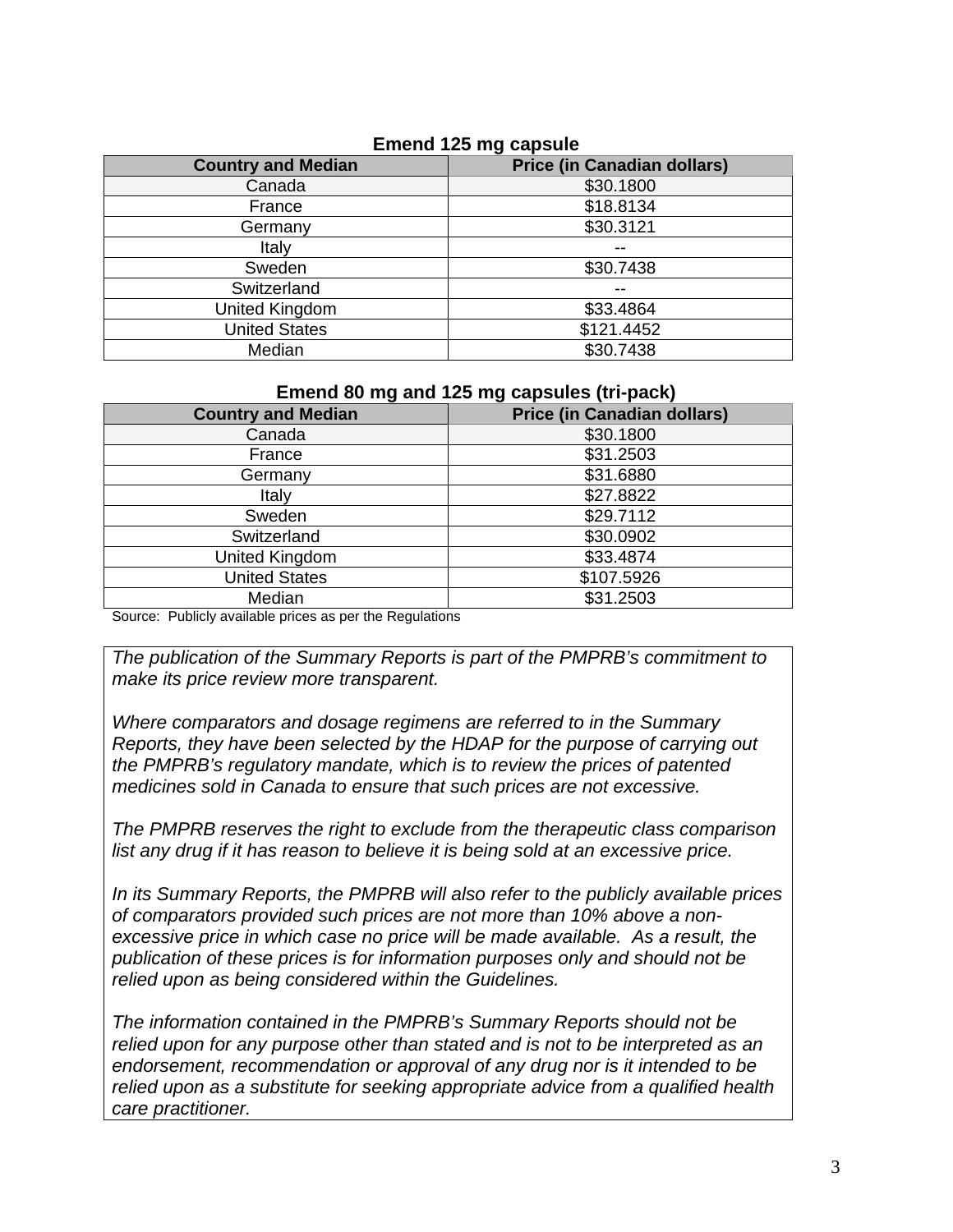# **References - Emend**

- 1. Aguilar EA, Figueiras MC, Cortes-Funes H, et al. Clinical practice guidelines on antiemetics in oncology. Expert Rev Anticancer Ther 2005;5(6):963-72.
- 2. British Columbia Cancer Agency. Guidelines for prevention and treatment of chemotherapyinduced nausea and vomiting in adults. Revised November 1, 2005. http://www.bccancer.bc.ca/NR/rdonlyres/8E898B5D-3F12-4623-8E32- 5B3C429C58F7/10717/SCNAUSEA1Nov06.pdf
- 3. Campos D, Rodrigues Pereira J, Reinhardt RR, et al. Prevention of cisplatin-induced emesis by the oral neurokinin-1 antagonist, MK-869, in combination with granisetron and dexamethasone or with dexamethasone alone. J Clin Oncol 2001;19:1759-1767.
- 4. Cancer Care Nova Scotia. Guidelines for the management of nausea and vomiting in cancer patients. January 2004. http://www.cancercare.ns.ca/media//documents/NauseaVomitingFullVersion.pdf
- 5. Cancer Care Ontario. Management of chemotherapy-induced nausea and vomiting. Revised April 2004. http://www.cancercare.on.ca/pdfchemo/NVguidelines.pdf
- 6. Chawla SP, Grunberg SM, Gralla RJ, et al. Establishing the dose of the oral NK1 antagonist aprepitant for the prevention of chemotherapy-induced nausea and vomiting. Cancer 2003;97:2290-300.
- 7. Dando TM, Perry CM. Aprepitant. A review of its use in the prevention of chemotherapyinduced nausea and vomiting. Drugs 2004;64:777-94.
- 8. de Wit R, Herrstedt J, Rapoport B, et al. Addition of the oral NK1 antagonist aprepitant to standard antiemetics provides protection against nausea and vomiting during multiple cycles of cisplatin-based chemotherapy. J Clin Oncol 2003;21:4105-11.
- 9. de Wit R, Herrstedt J, Rapoport B, et al. The oral NK1 antagonist, aprepitant, given with standard antiemetics provides protection against nausea and vomiting over multiple cycles of cisplatin-based chemotherapy: a combined analysis of two randomised, placebocontrolled phase III clinical trials. Eur J Cancer 2004;40:403-10.
- 10. Gralla RJ, de Wit R, Herrstedt J, et al. Antiemetic efficacy of the neurokinin-1 antagonist, aprepitant, plus a 5HT3 antagonist and a corticosteroid in patients receiving anthracyclines or cyclophosphamide in addition to high-dose cisplatin. Cancer 2005;104:864-8.
- 11. Grote T, Hajdenberg J, Cartmell A, et al. Combination therapy for chemotherapy-induced nausea and vomiting in patients receiving moderately emetogenic chemotherapy: palonosetron, dexamethasone, and aprepitant. J Support Oncol 2006;4:403-8.
- 12. Herrstedt J, Muss HB, Warr DG, et al. Efficacy and tolerability of aprepitant for the prevention of chemotherapy-induced nausea and emesis over multiple cycles of moderately emetogenic chemotherapy. Cancer 2005;104:1548-55.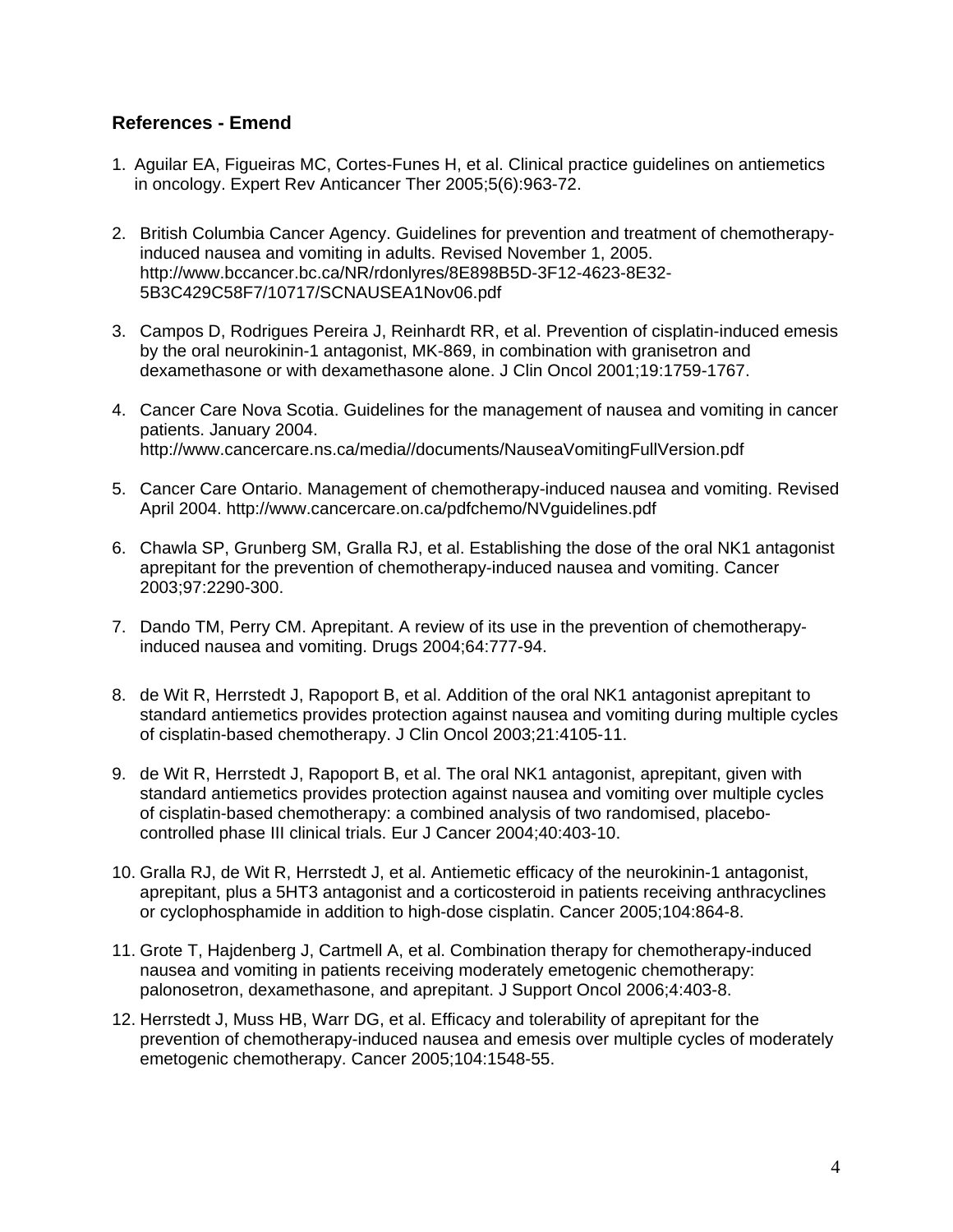- 13. Hesketh PJ, Grunberg SM, Herrstedt J, et al. Combined data from two phase III trials of the NK1 antagonist aprepitant plus a 5HT3 antagonist and a corticosteroid for prevention of chemotherapy-induced nausea and vomiting: effect of gender on treatment response. Support Care Cancer 2006;14:354-60.
- 14. Hesketh PJ, Grunberg SM, Gralla RJ, et al. The oral neurokinin-1 antagonist aprepitant for the prevention of chemotherapy-induced nausea and vomiting: a multinational, randomized, double-blind, placebo-controlled trial in patients receiving high-dose cisplatin – The aprepitant protocol 052 study group. J Clin Oncol 2003;21:4112-9.
- 15. Kris MG, Hesketh PJ, Herrstedt J, et al. Consensus proposals for the prevention of acute and delayed vomiting and nausea following high-emetic-risk chemotherapy. Support Care Cancer 2005;13:85-96.
- 16. Kris MG, Hesketh PJ, Somerfield MR, et al. American Society of Clinical Oncology guideline for antiemetics in oncology: update 2006. J Clin Oncol 2006;24:2932-47.
- 17. Kris MG, Hesketh PJ, Somerfield MR, et al. American Society of Clinical Oncology guideline for antiemetics in oncology: update 2006. J Clin Oncol 2006;24:2932-47.
- 18. Kris MG. Why do we need another antiemetic? Just ask. J Clin Oncol 2003;21:4077-80.
- 19. Massaro AM, Lenz KL. Aprepitant: a novel antiemetic for chemotherapy-induced nausea and vomiting. Ann Pharmacother 2005;39:77-85.
- 20. Moore S, Tumeh J, Wojtanowski S, et al. Cost-effectiveness of aprepitant for the prevention of chemotherapy-induced nausea and vomiting associated with highly emetogenic chemotherapy. Value Health 2007;10:23-31.
- 21. National Comprehensive Cancer Network. Antiemesis. V.I.2007. http://www.nccn.org/professionals/physician\_gls/PDF/antiemesis.pdf
- 22. Navari RM, Reinhardt RR, Gralla RJ, et al. Reduction of cisplatin-induced emesis by a selective neurokinin-1-receptor antagonist. N Engl J Med 1999;340:190-5.
- 23. Oechsle K, Müller MR, Hartmann JT, et al. Aprepitant as salvage therapy in patients with chemotherapy-induced nausea and emesis refractory to prophylaxis with 5-HT3 antagonists and dexamethasone. Onkologie 2006;29:557-61.
- 24. Osoba D, Zee B, Warr D, et al. Effect of postchemotherapy nausea and vomiting on healthrelated quality of life. Support Care Cancer 1997;5:307-13.
- 25. Osorio-Sanchez JA, Karapetis C, Koczwara B. Efficacy of aprepitant in management of chemotherapy-induced nausea and vomiting. Intern Med J 2007;37:247-50.
- 26. Poli-Bigelli S, Rodrigues-Pereira J, Carides AD, et al. Addition of the neurokinin 1 receptor antagonist aprepitant to standard antiemetic therapy improves control of chemotherapyinduced nausea and vomiting. Cancer 2003;97:3090-8.
- 27. Schmoll HJ, Aapro MS, Poli-Bigelli S, et al. Comparison of an aprepitant regimen with a multiple-day ondansetron regimen, both with dexamethasone, for antiemetic efficacy in highdose cisplatin treatment. Ann Oncol 2006;17:1000-6.